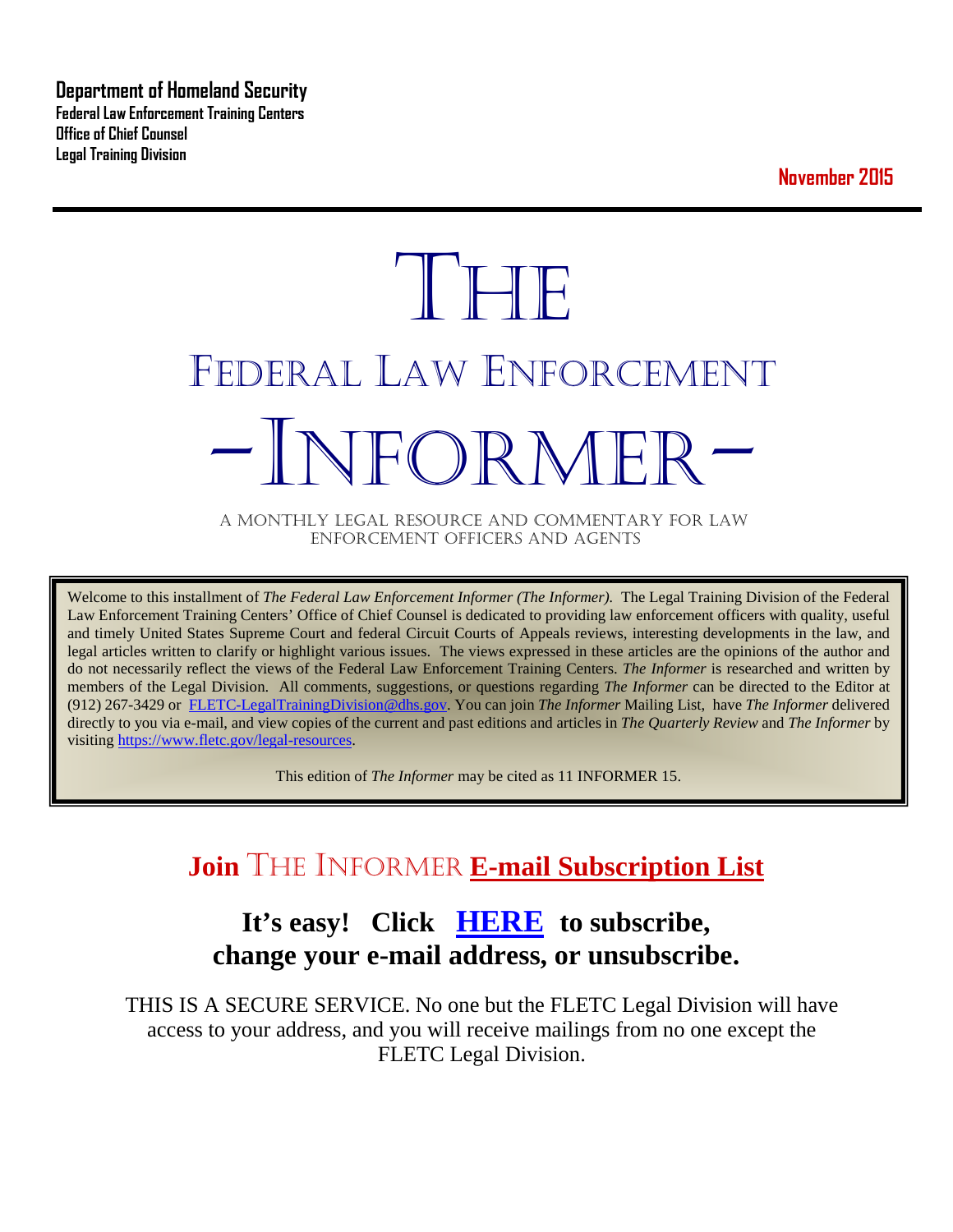# **The Informer – November 2015**

### **Case Summaries**

### ♦

### **[United States Supreme Court](#page-3-0)**

| <b>Mullenix v. Luna:</b> Whether an officer was entitled to qualified immunity after he |
|-----------------------------------------------------------------------------------------|
| <b>Circuit Courts of Appeals</b>                                                        |
| <b>First Circuit</b>                                                                    |
| <b>United States v. Peake:</b> Whether agents exceeded the scope of a search warrant    |
| <b>United States v. White:</b> Whether officers established probable cause to stop and  |
| <b>Fourth Circuit</b>                                                                   |
| <b>Unites States v. Slocumb:</b> Whether an officer established reasonable suspicion to |

**United States v. Patiutka:** Whether evidence seized from the defendant's vehicle was obtained during a valid search incident to arrest or alternatively, under the automobile exception to the warrant requirement.......................................................................**[7](#page-6-0)**

### **Eighth [Circuit](#page-7-0)**

**United States v. Ball:** Whether evidence seized from inside the air filter box on the defendant's vehicle was within the scope of an inventory search.........................................**[8](#page-7-1)**

### **[Eleventh Circuit](#page-8-0)**

**Moore v. Pederson:** Whether an officer was entitled to qualified immunity after he conducted the equivalent of a *Terry* stop inside the plaintiff's apartment without a warrant or the plaintiff's consent, and whether the plaintiff consented to the officer's entry after he followed the officer's instructions to turn around and be handcuffed.............................

### ♦

### **FLETC Informer Webinar Series**

#### **1. Law of Video Surveillance**

1-hour webinar presented by Bruce-Alan Barnard, FLETC Legal Division This course will review statutory and case law concerning video surveillance.

#### **Date and Time: Thursday December 17, 2015 2:30 p.m. EST**

**To join this webinar: <https://share.dhs.gov/lawofvideosurveillance/>**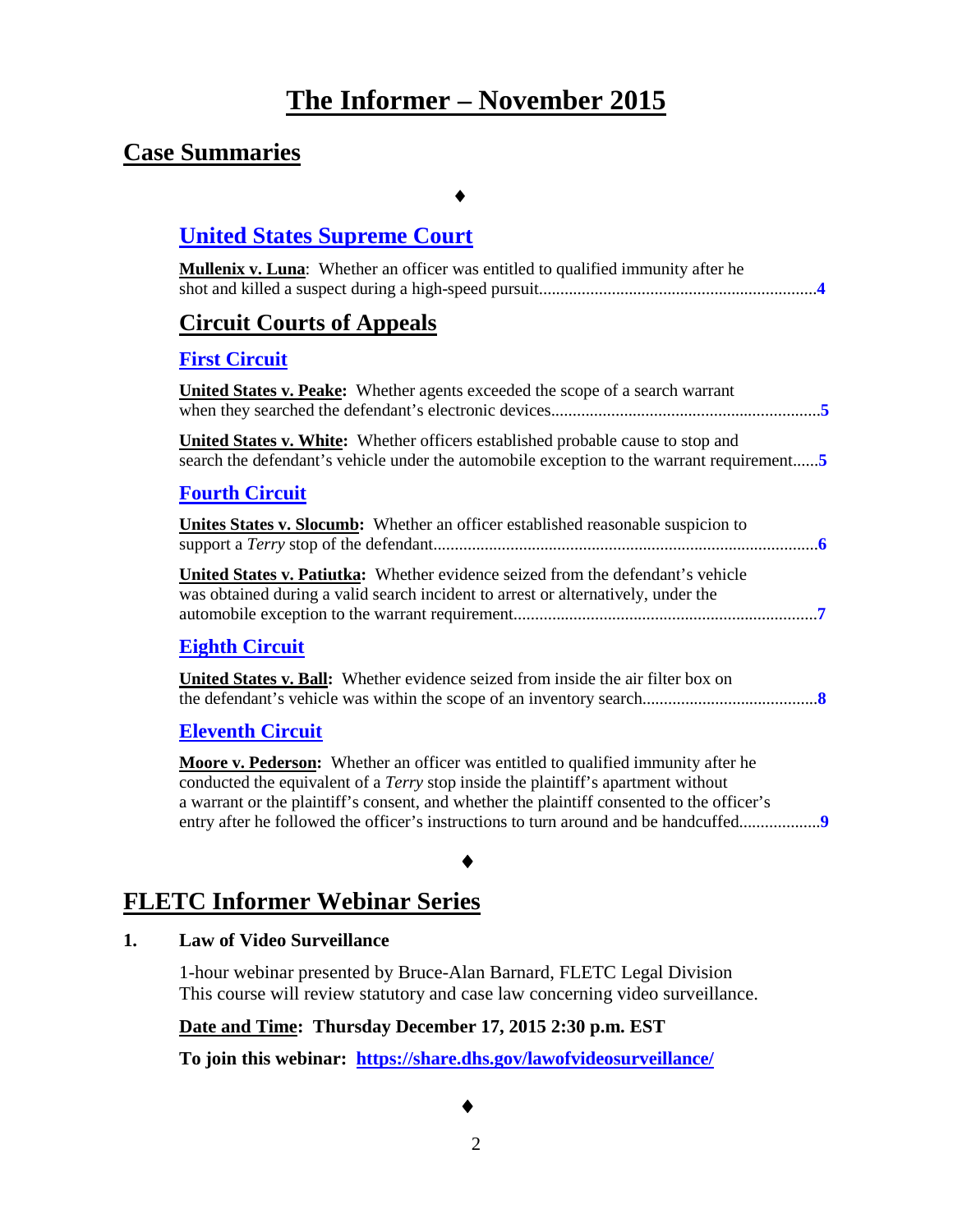# **To participate in a FLETC Informer Webinar:**

- 1. Click on the appropriate link above to access the Homeland Security Information Network (HSIN).
- 2. If you have a HSIN account, enter with your login and password information.
- 3. If you do not have a HSIN account click on the button next to "Enter as a Guest."
- 4. Enter your name and click the "Enter" button.
- 5. You will now be in the meeting room and will be able to participate in the webinar.
- 6. Even though meeting rooms may be accessed before a webinar, there may be times when a meeting room is closed while an instructor is setting up the room.
- 7. Meeting rooms will be open and fully accessible at least one-hour before a scheduled webinar.
- 8. Training certificates will be provided at the conclusion of each webinar.

**\*\*\*\*\*\*\*\*\*\*\*\*\*\*\*\*\*\*\*\*\*\*\*\*\*\*\*\*\*\*\*\*\*\*\*\*\*\*\*\*\*\*\*\*\*\*\*\*\*\*\*\*\*\*\*\*\*\*\*\*\*\*\*\*\*\*\*\*\*\*\*\*\*\*\***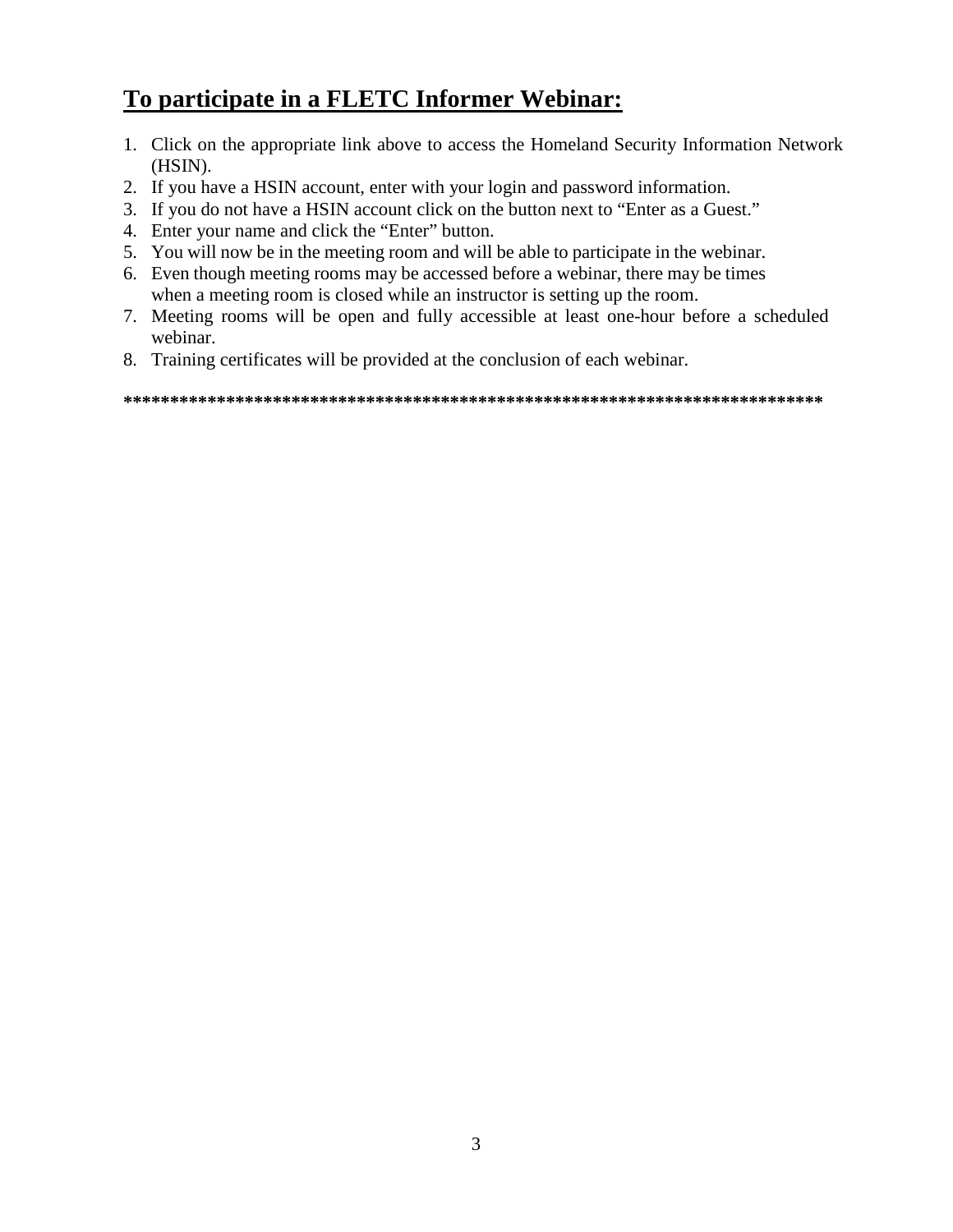# CASE SUMMARIES

# United States Supreme Court

### <span id="page-3-1"></span><span id="page-3-0"></span>**Mullenix v. Luna, 2015 U.S. LEXIS 7160 (U.S. Nov. 9, 2015)**

At approximately 10:21 p.m., a police officer followed Leija to a fast food restaurant and attempted to arrest him on an outstanding misdemeanor arrest warrant. After some discussion with the officer, Leija fled in his vehicle with the officer in pursuit. A state trooper took the lead in the pursuit as Leija continued onto an interstate highway. Twice during the pursuit, Leija called the police dispatcher, claiming to have a gun and threatening to shoot at police officers if they did not abandon their pursuit. The dispatcher relayed Leija's threats, along with a report that Leija might be intoxicated, to the officers.

Approximately eighteen minutes into the pursuit, Leija approached an overpass where an officer had deployed a spike strip in the roadway. In addition, Trooper Mullenix positioned himself on top of the overpass with an M-4 rifle. Mullenix fired six rounds at Leija's car, which then engaged the spike strip, hit the median and rolled over. Leija was pronounced dead at the scene. Leija's cause of death was later determined to be one of the shots fired by Mullenix.

Leija's estate sued Mullenix, claiming Mullenix violated the *Fourth Amendment* by using excessive force to stop Leija. Mullenix argued his use of force was objectively reasonable because he acted to protect the officers involved in the pursuit, the officer below the overpass, and other motorists who might have been in the path of the pursuit.

The Court of Appeals for the Fifth Circuit held Mullenix was not entitled to qualified immunity because he violated the clearly established rule that a police officer may not "use deadly force against a fleeing felon who does not pose a sufficient threat of harm to the officer or others."

Mullenix appealed to the United States Supreme Court,

Qualified immunity protects officers from civil liability as long as long as their conduct does not violate a clearly established right. In the context of excessive force cases involving vehicle pursuits, the Supreme Court noted existing case law was not sufficiently clear to put Mullenix on notice that his actions violated Leija's *Fourth Amendment* right to be free from an unlawful seizure. Instead, the Court stated it has never found the use of deadly force in connection with a dangerous car chase to be a violation of the *Fourth Amendment*, let alone the basis for denying an officer qualified immunity. In *[Scott v. Harris](http://www.supremecourt.gov/opinions/06pdf/05-1631.pdf)*, the Court held an officer did not violate the *Fourth Amendment* by ramming a fleeing suspect whose reckless driving "posed an actual and imminent threat to the lives" of other motorists and the officers involved in the chase. In *[Plumhoff v. Rickard](http://www.supremecourt.gov/opinions/13pdf/12-1117_1bn5.pdf)*, the Court reaffirmed *Scott* by holding that an officer acted reasonably when he fatally shot a fugitive who was "intent on resuming" a chase that "posed a deadly threat for others on the road." In this case, while Leija did not pass as many cars as the drivers in *Scott* or *Plumhoff* during the pursuit, Leija verbally threatened to kill any officers in his path, and he was about to come upon an officer as he approached the overpass. As a result, the Court reversed the Fifth Circuit's determination that Mullenix was not entitled to qualified immunity.

Click **[HERE](https://supreme.justia.com/cases/federal/us/577/14-1143/case.pdf)** for the court's opinion.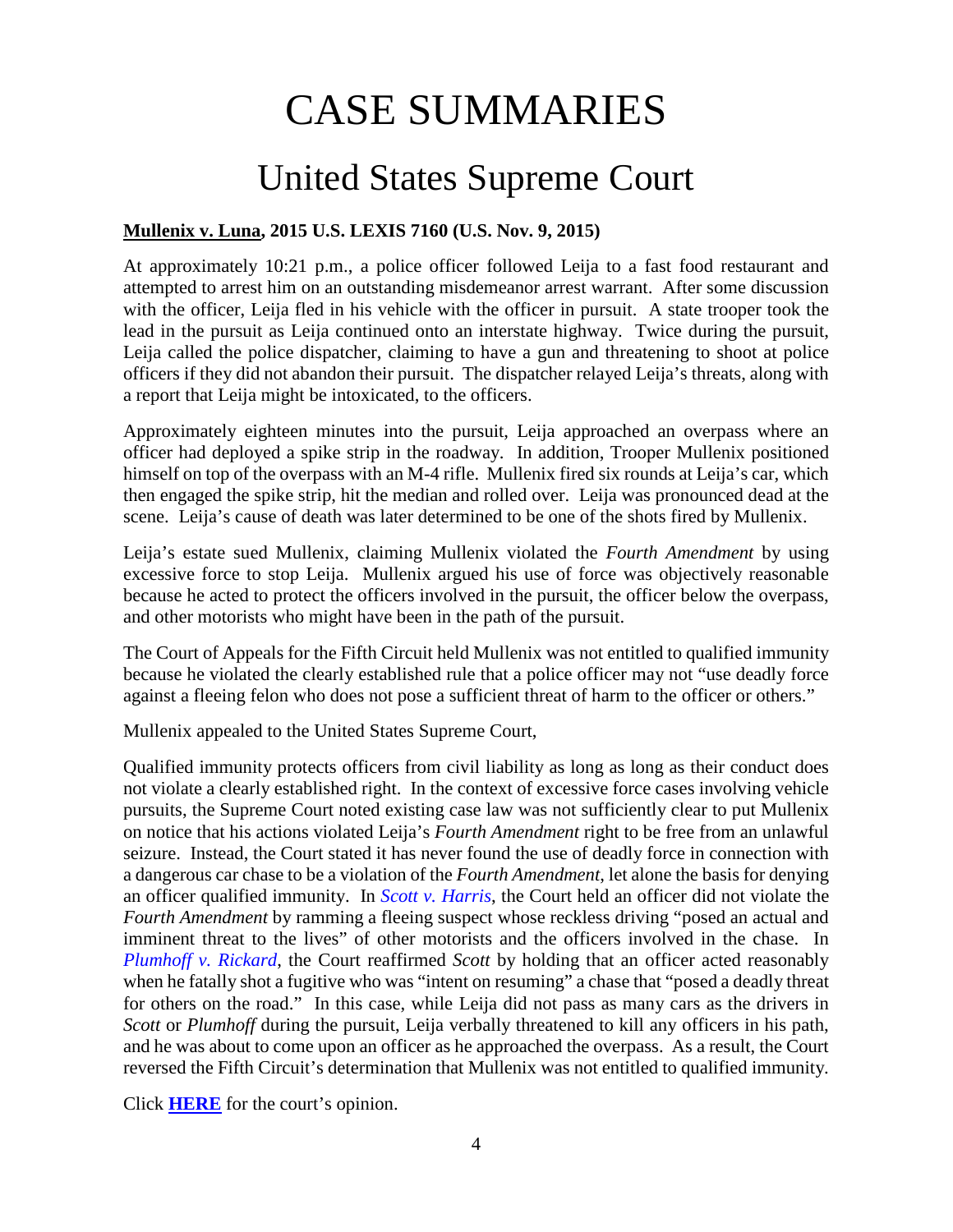# Circuit Courts of Appeal

# <span id="page-4-0"></span>**First Circuit**

### <span id="page-4-1"></span>**United States v. Peake, 2015 U.S. App. LEXIS 17868 (1st Cir. P.R. Oct. 14, 2015)**

Federal agents presented a magistrate judge with a draft search warrant for his consideration. After reviewing the warrant, the judge crossed out a paragraph under Attachment A, which described the "premises" to be searched. The stricken paragraph would have allowed the government to search "briefcases, laptop computers, hand-held computers, cell phones, Blackberries and other moveable document containers" found on the premises described in the warrant. However, the judge left standing in the warrant other references to electronically stored documents and records. In addition, the judge added two handwritten provisions, which stated that any seized computer equipment or electronic storage devices would be returned to the defendant within 30 days.

The agents executed the warrant and seized Peake's laptop computer and Blackberry. The agents imaged both items and returned the laptop and Blackberry to Peake on-site the same day. A subsequent search of the images copies of Peake's laptop computer and Blackberry revealed information that was introduced at trial against Peake.

Peake argued the information collected from his laptop computer and Blackberry should have been suppressed because both items were outside the scope of the search warrant. Peake claimed when the judge struck the paragraph in Attachment A, the agents were specifically prohibited from searching and seizing any laptop computer or Blackberry devices they discovered.

The court disagreed. While the judge struck a paragraph from Attachment A, the court noted other intact passages in the warrant expressly demonstrated the judge approved searching for all documents and records stored in "an electronic or digital format." Given that Peake's personal electronic devices were on the premises to be searched, and the warrant specifically mentioned electronically-stored documents, the court concluded the agents acted within the scope of the warrant when they searched Peake's devices.

Click **[HERE](http://cases.justia.com/federal/appellate-courts/ca1/14-1088/14-1088-2015-10-14.pdf?ts=1444856412)** for the court's opinion.

\*\*\*\*\*

### <span id="page-4-2"></span>**United States v. White, 2015 U.S. App. LEXIS 18149 (1st Cir. Me. Oct. 20, 2015)**

A confidential informant (CI) made two controlled purchases of cocaine from White. On both occasions, White drove to a pre-arranged location where he met the CI, who made the controlled purchases inside White's car. A few months later, the CI reported White was planning to restock his cocaine supply. Officers had the CI call White and order a "full" ounce of cocaine. White told the CI he would be leaving "pretty soon" and that he would bring the full amount of cocaine requested. Approximately ten minutes later, surveillance officers saw White exit his house, get into his car and drive away. After White drove a short distance, a police officer conducted a traffic stop. Another officer arrived a few minutes later and walked his drug-sniffing dog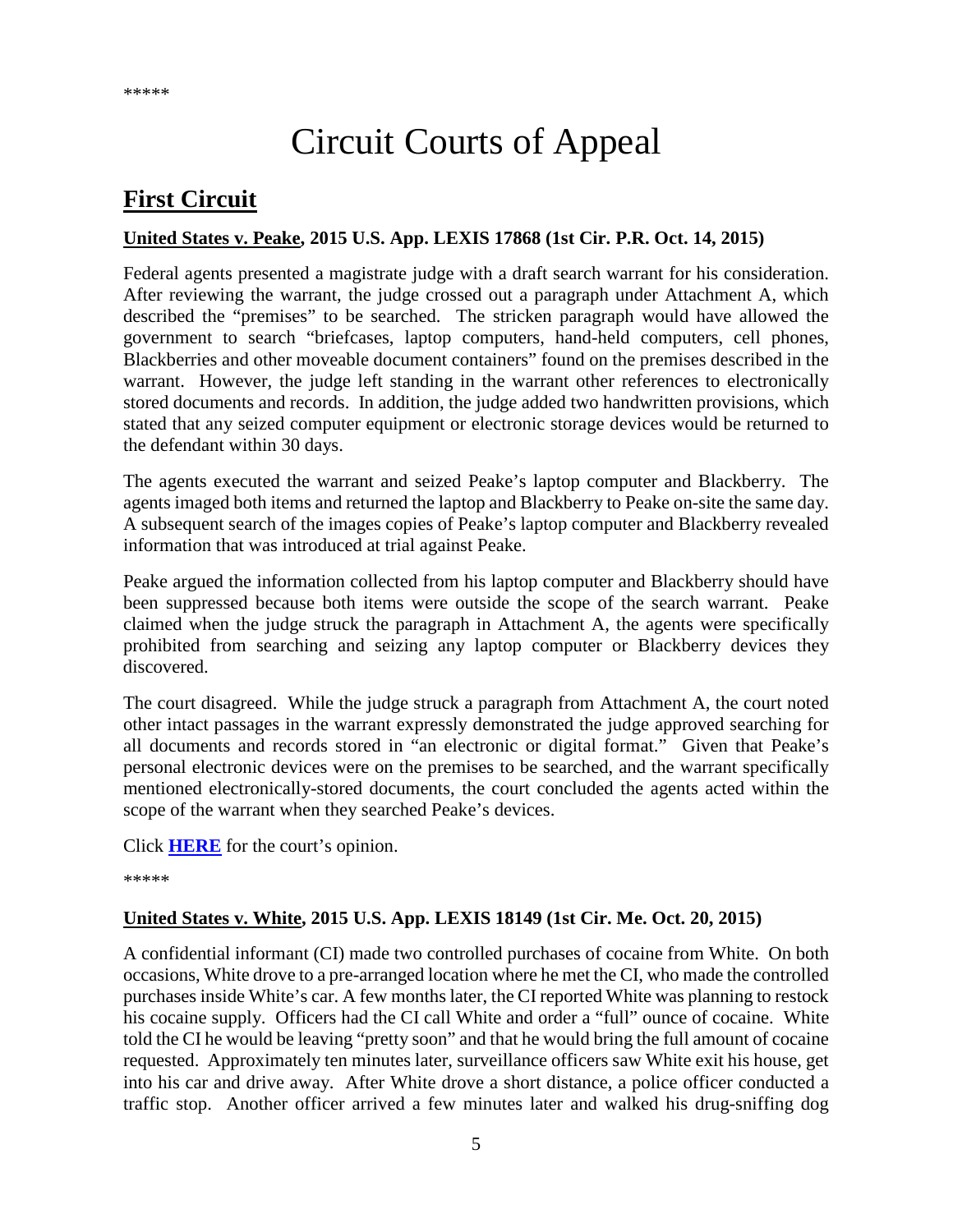around White's car. After the dog alerted, officers searched White's car and found one pound of cocaine in the trunk and a gun in the driver' side door pocket. Using information obtained from the traffic stop, officers obtained a warrant to search White's house where they found additional drugs and a handgun. The government indicted White on drug and firearm offenses.

White argued the officers did not have probable cause to stop and search his vehicle; therefore, the evidence obtained from his car, and later his house, should have been suppressed.

The court disagreed, holding the traffic stop and warrantless search of White's car was lawful under the automobile exception to the *Fourth Amendment's* warrant requirement. First, the officers corroborated information the CI had provided them concerning White, such as White's home address and vehicle information. Second, on two occasions the officers worked with the CI to execute two controlled purchases of drugs from White, with both purchases taking place in White's car. Finally, on the day of the traffic stop, White agreed to sell the CI drugs and told the CI he was going to be leaving his house "pretty soon." Within minutes, officers saw White come out of his house, get into his car and drive away. As a result, based on the totality of the circumstances, the court concluded, at the time of the traffic stop, officers had ample reason to believe White was en route to conduct a sale of cocaine, and that a search of his vehicle would yield evidence of drug dealing activity.

Click **[HERE](http://cases.justia.com/federal/appellate-courts/ca1/14-2165/14-2165-2015-10-20.pdf?ts=1445360406)** for the court's opinion.

\*\*\*\*\*

# <span id="page-5-0"></span>**Fourth Circuit**

### <span id="page-5-1"></span>**United States v. Slocumb, 2015 U.S. App. LEXIS 18343 (4th Cir. Va. Oct. 22, 2015)**

Around midnight, an officer saw Slocumb, his girlfriend, Lewis, and an infant standing near two cars in the parking lot of a salvage business that had closed hours earlier. Slocumb told the officer Lewis' car had broken down, and they were in the process of transferring a child car seat from one car to another car Slocumb had borrowed. The officer noticed Slocumb appeared to by hurrying Lewis, and he believed Slocumb was acting evasively, as Slocumb did not make eye contact and gave mumbled responses to the officer' s questions. The officer told Slocumb and Lewis they were not allowed to leave, and eventually asked Slocumb for identification. Slocumb told the officer he did not have any identification; however, he told the officer his name was "Anthony Francis." When Lewis told another officer that Slocumb's name was "Hakeem," the officer arrested Slocumb for providing a false name. Officers searched the car Slocumb had been driving and found methamphetamine and cocaine under the seat. The government indicted Slocumb for several drug offenses.

Slocumb argued the officer did not have reasonable suspicion of criminal activity when he detained him; therefore, the evidence discovered in the car should have been suppressed.

The court agreed. The court found the factors considered by the district court did not support a finding of reasonable suspicion to believe Slocum was involved in criminal activity. The court recognized the lateness of the hour and the fact the business had been closed for many hours were relevant; however; when considered along with Slocumb's behavior, concluded these facts did not establish reasonable suspicion. Here, Slocumb's actions, such as hurrying Lewis to finish the transfer of the car seat, keeping his head turned and avoiding eye contact, and giving low, mumbled responses, did not establish reasonable suspicion. In addition,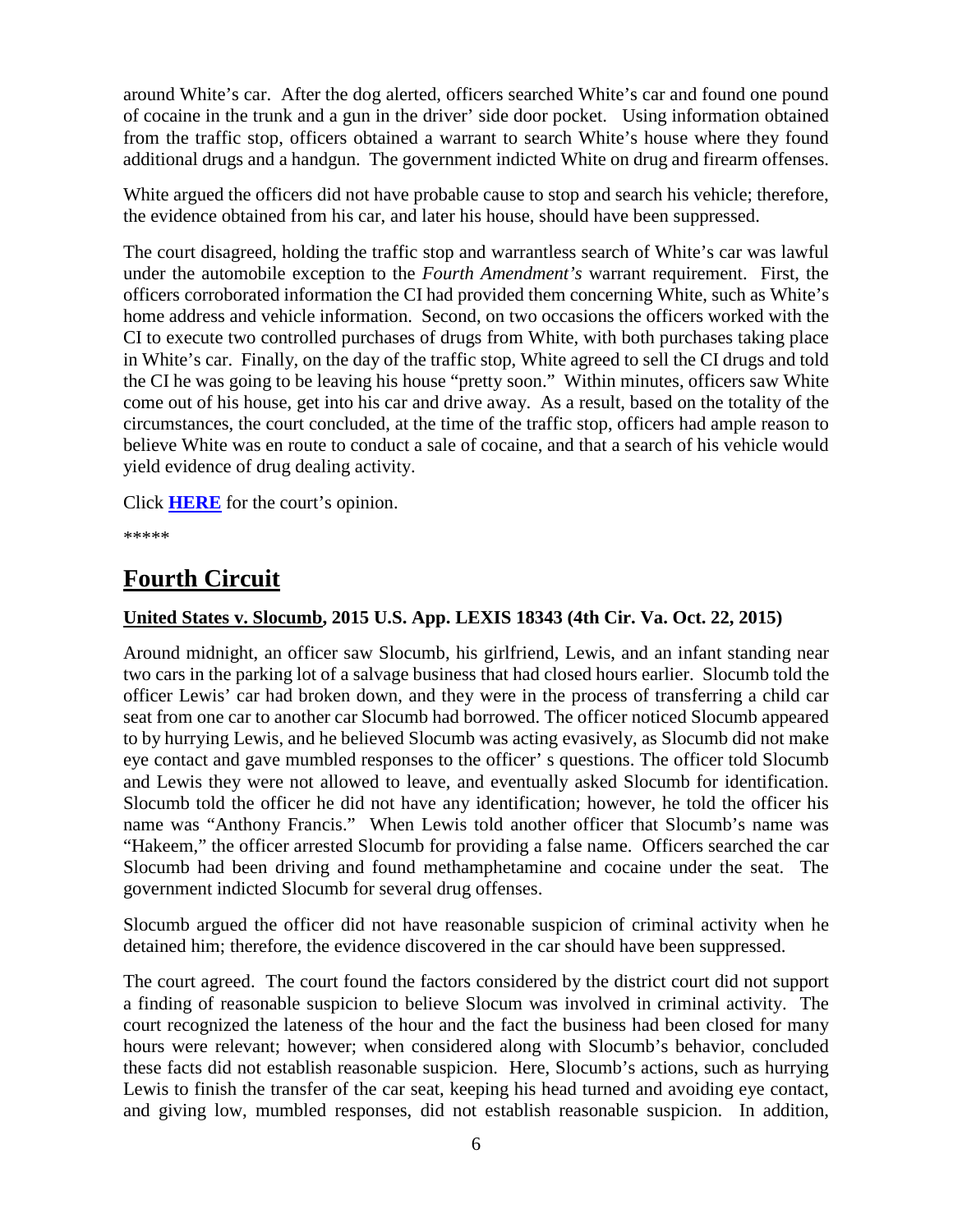Slocumb did not attempt to evade the officers; instead, Slocumb acknowledged them and was not noticeably nervous. Any suspicion the officer might have had when he first approached Slocumb was dispelled when Slocumb gave answers consistent with his actions. The court noted, at that point, there was no more reason to suspect that Slocumb was engaged in criminal activity than there was to believe his story as to what he and Lewis were doing.

In conclusion, the court cautioned the government "must do more than simply label behavior as 'suspicious' to make it so." Instead, the government must be able to "articulate why a particular behavior is suspicious" or logically demonstrate why the behavior is likely to be indicative of criminal activity that it might initially appear.

Click **[HERE](http://cases.justia.com/federal/appellate-courts/ca4/14-4733/14-4733-2015-10-22.pdf?ts=1445538690)** for the court's opinion.

\*\*\*\*\*

#### <span id="page-6-0"></span>**United States v. Patiutka, 2015 U.S. App. LEXIS 18464 (4th Cir. Va. Oct. 23, 2015)**

A state trooper stopped Patiutka for failing to maintain his lane and suspected tint violations. The trooper approached the car and asked the driver, Patiutka, for his license. After Patiutka gave the trooper his license, the trooper asked Patiutka for his name and date of birth. Patiutka gave the trooper a date that differed by eight years from the date on driver's license. Although the trooper believed Patiutka was lying to him about his identity, which the trooper understood to be an arrestable offense, he did not ask any follow-up questions concerning Patiutka's suspected lie. Instead, the trooper ran the information provided by Patiutka through police databases and, after receiving no results, returned Patiutka's license, gave him a verbal warning, and told Patiutka that he was "free to go." As Patiutka began to walk back to his car, the trooper asked him if he would answer some questions. The trooper then asked for and received consent to search Patiutka's car. Several other officers who had arrived on scene began to search Patiutka's car. During their search, the officers found a credit card reader, and four new, unopened iPads inside a suitcase. At this point, Patiutka revoked his consent, and the officers stopped searching for a moment. The trooper then handcuffed Patiutka and took him back to his patrol car. The other officers resumed their search of Patiutka's car and found a credit card embosser, a credit card re-encoder and numerous blank credit cards. At the conclusion of the search, Patiutka was transported to the police station. Several months later, the government charged Patiutka with access device fraud and aggravated identity theft.

After the district court suppressed the evidence seized from Patiutka's car, the government appealed.

First, the government argued the evidence was seized incident to a lawful arrest. Specifically, the government claimed the trooper had probable cause to arrest Patiutka for the state offense of providing false identity.

The court disagreed. A search incident to arrest may occur prior to an arrest, and still be incident to that arrest. However, officers must have probable cause to arrest before beginning their search. Here, the court agreed with the district court, which concluded the trooper did not have probable cause to arrest Patiutka for providing a false identity when Patiutka revoked his consent to search. First, the video of the traffic stop showed the trooper did not ask Patiutka any follow-up questions regarding Patiutka's suspected lie as to his birthdate. Instead, the trooper handed the license back to Patiutka and told him he was "free to go." Second, the video showed that after the trooper obtained Patiutka's consent to search, he immediately stopped the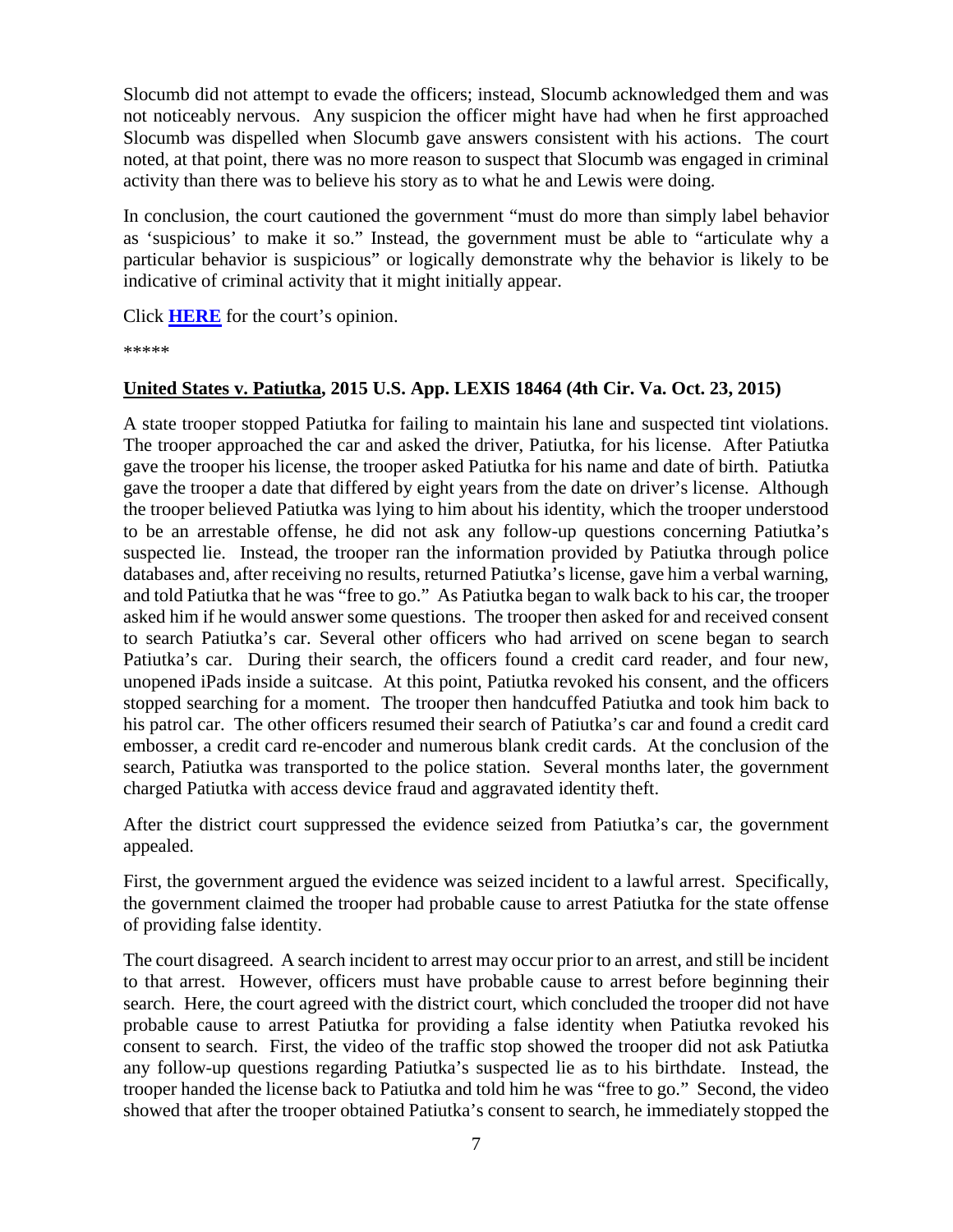search after Patiutka revoked his consent. The court found this suggested the only basis for the search of Patiutka's car was consent, and that it was not incident to arrest.

Second, the government argued the warrantless search of Patiutka's car was valid under the automobile exception to the warrant requirement.

Again, the court disagreed. Officers do not need a warrant to search an automobile if they have probable cause to believe it contains evidence of criminal activity. When the officers continued to search Patiutka's car after Patiutka revoked consent, the officers had already found a credit card reader and four new iPads. While the officers found the combination of these items and their locations in the car suspicious, they were items that Patiutka could legally possess. The court acknowledged the facts known to the officers would likely have established reasonable suspicion to detain Patiutka and investigate further. If the officers had questioned Patiutka further about these items, they might have been able to establish probable cause to support a further search of Patiutka's car. However, the trooper did not speak with Patiutka before placing him in handcuffs, nor did any of the other officers before resuming their search. Because the automobile exception requires probable cause, not just reasonable suspicion, the court held the exception did not apply here.

Click **[HERE](http://cases.justia.com/federal/appellate-courts/ca4/14-4932/14-4932-2015-10-23.pdf?ts=1445625116)** for the court's opinion.

\*\*\*\*\*

### <span id="page-7-0"></span>**Eighth Circuit**

### <span id="page-7-1"></span>**United States v. Ball, 2015 U.S. App. LEXIS 18817 (8th Cir. Iowa Oct. 29, 2015)**

A state police officer impounded the car in which Ball had been a passenger, and conducted an inventory search.<sup>[1](#page-7-2)</sup> Department policy restricted inventory searches to those areas where an owner or operator would ordinarily place or store property or equipment, including the trunk and engine compartments. When the officer opened the hood of the car, he saw fresh fingerprints on the air filter box. The officer opened the cover of the box and found two packages of cocaine. The government indicted Ball, who was already the target of an unrelated investigation, on a variety of drug charges.

Ball filed a motion to suppress the drugs, arguing that opening the air filter box went beyond the scope of an inventory search, as the air filter box was not an area where an owner or operator would ordinarily place or store property or equipment."

The court disagreed. First, the state police inventory policy explicitly states that one area in the vehicle that should be searched is the engine compartment. Second, the court noted it has previously held that as part of an inventory search, it is reasonable to search the engine compartment. Third, the officer testified that he had conducted over one-thousand inventory searches of vehicles, that he always searches the engine compartment and that at least 90% of the time he also checks the air filter box for property where he has previously found narcotics and currency. Finally, opening the cover of the air filter box in Ball's car only required him to unsnap two small tabs, not to remove any screws or panels.

<span id="page-7-2"></span> <sup>1</sup> The court assumed with deciding that Ball had a sufficient expectation of privacy in the car to assert a *Fourth Amendment* claim regarding the inventory search.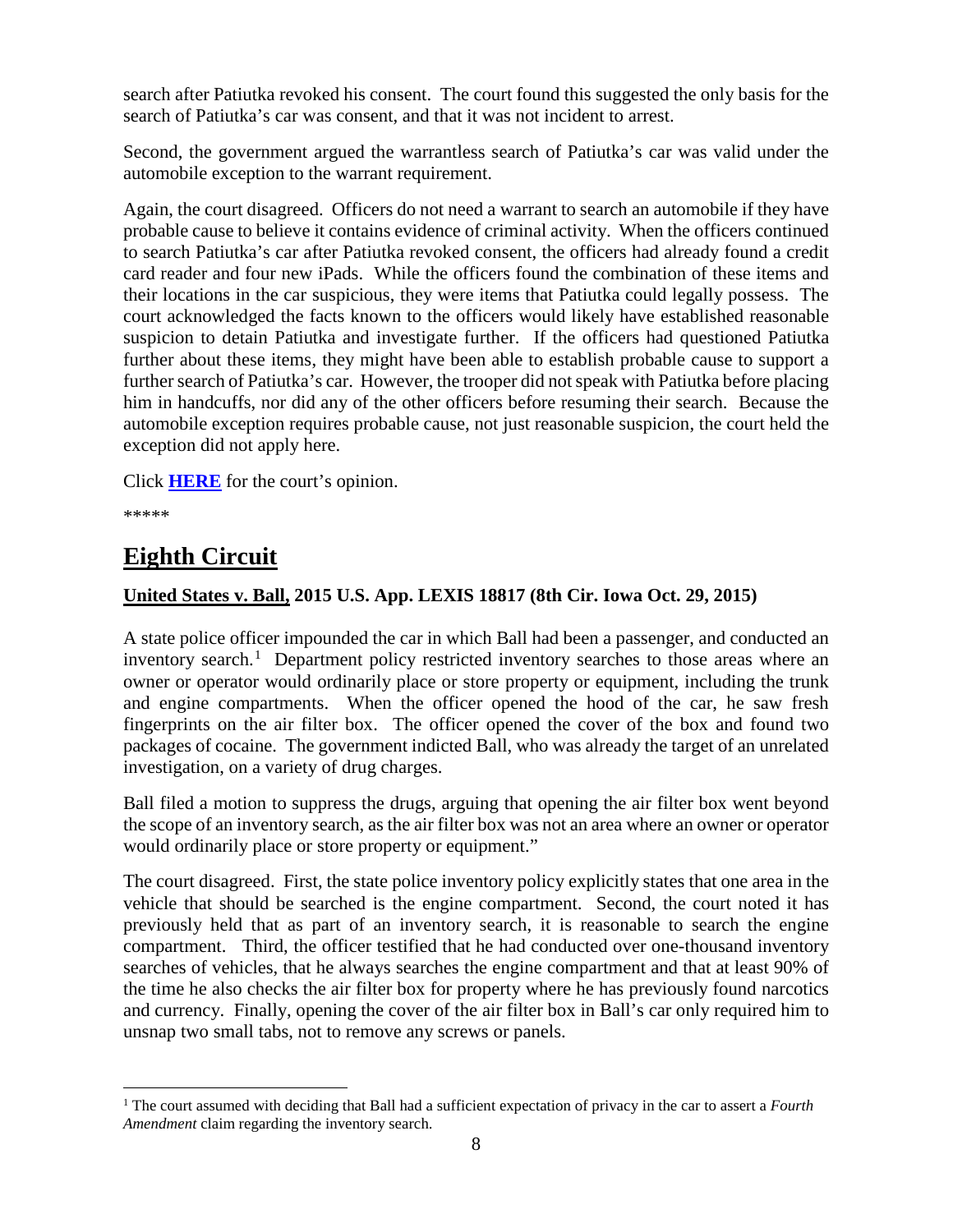\*\*\*\*\*

# <span id="page-8-0"></span>**Eleventh Circuit**

### <span id="page-8-1"></span>**Moore v. Pederson, 2015 U.S. App. LEXIS 17894 (11th Cir. Fla. Oct. 15, 2015)**

Deputy Pederson was dispatched to an apartment complex after a resident reported that a man and two women had been arguing in the parking lot. When Pederson arrived, the resident told him the man and one of the women had gone into Moore's apartment. As Pederson approached the apartment he heard what sounded like an argument and loud music coming from inside. Pederson knocked on the door, and when Moore opened the door, he was wearing a towel wrapped at the waist. Pederson saw two women inside the apartment, and while neither asked for assistance, one of the women appeared visibly upset. Not knowing if a domestic violence situation existed, Pederson began to interview Moore to determine Moore's involvement in the parking lot dispute. Moore stated he knew nothing about the earlier dispute and when Pederson requested Moore's name and identification, Moore refused to provide them. After Moore's multiple refusals to provide identification, Pederson took out his handcuffs and directed Moore, who was standing inside the doorway of the apartment, to turn around and put his hands behind his back. Moore complied. Pederson then reached into the apartment, handcuffed Moore and arrested him for resisting a police officer without violence. The charges against Moore were eventually dismissed.

Moore sued, claiming Pederson violated the *Fourth Amendment* by entering his apartment without a warrant and arresting him without probable cause based solely on his refusal to provide Pederson his name and identification.

Pederson argued he established probable cause to arrest Moore for resisting an officer after Moore refused to identify himself during a lawful *Terry* stop. Pederson further argued exigent circumstances allowed him to enter Moore's apartment without a warrant to effect the arrest. Alternatively, Pederson argued Moore impliedly consented to his entry into the apartment when Moore turned around and put his hands behind his back so Pederson could arrest him.

The court held that unless exigent circumstances exist, the government may not conduct the equivalent of a *Terry* stop inside a person's home. Here, the court concluded that exigent circumstances did not exist. The court found even if Pederson had reasonable suspicion to investigate the parking lot dispute when he approached Moore's door, that reasonable suspicion never developed into probable cause during his encounter with Moore. First, before knocking on Moore's door, all Pederson knew was that a neighbor had complained of a non-violent argument in the parking lot and Pederson heard what he believed was arguing and music coming from inside the apartment. Second, when Moore opened the door, nothing Pederson saw established that anyone's life or health was at risk, as no one appeared to be injured. Third, Pederson did not see any furniture or other items strewn around. Finally, Pederson did not identify any behavior or conduct that suggested any of the apartment's occupants contemplated violence in any way. Because Pederson was not conducting a lawful *Terry* stop while Moore remained inside his apartment, Moore was free to refuse Pederson's requests to identify himself. As a result, Pederson could not have probable cause to arrest Moore for resisting or obstructing an officer.